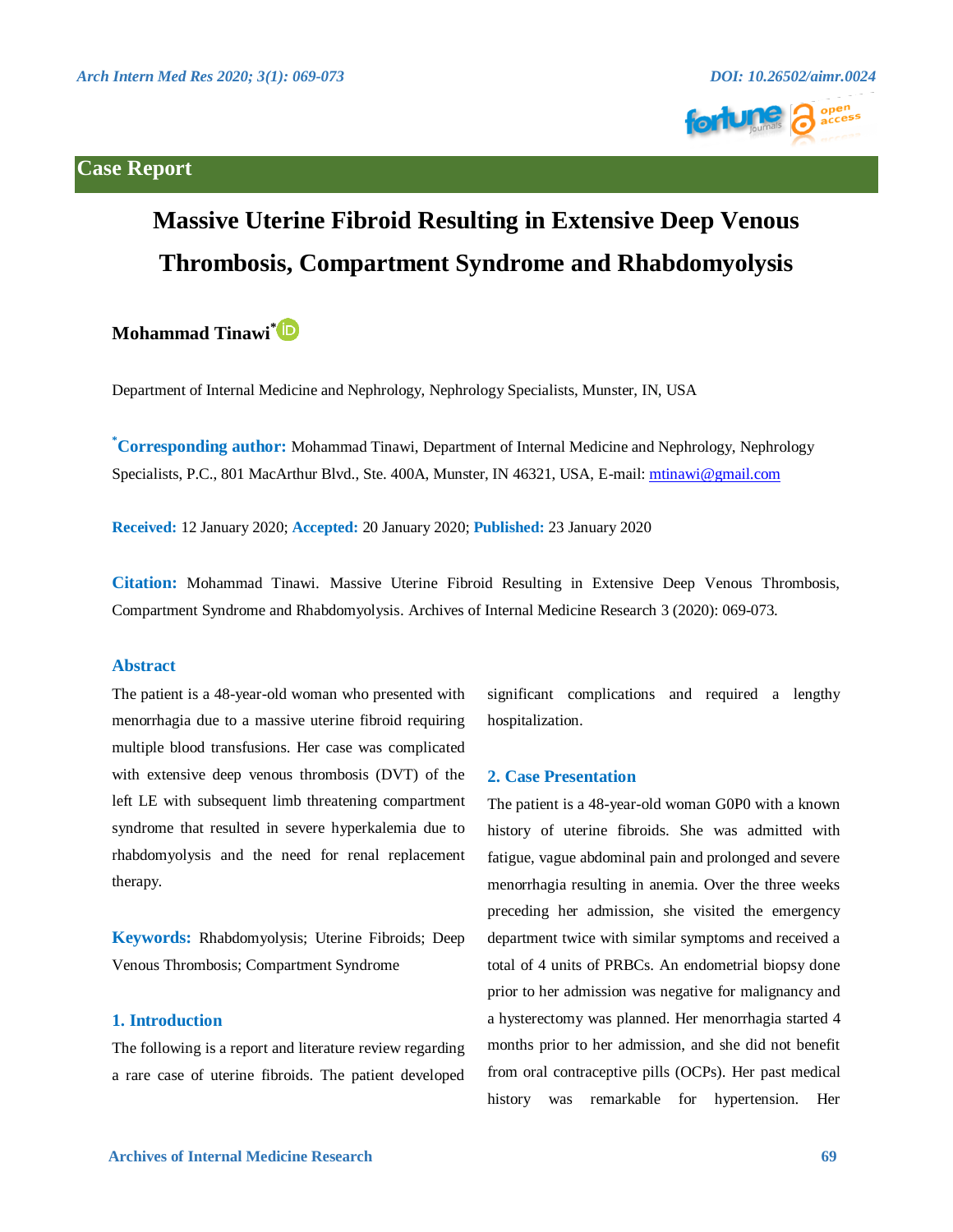medications included amlodipine 5 mg po daily and OCPs. Physical exam was remarkable for: BP 112/83, HR 123, RR 18, Temp 36.4°C. The patient was obese and was noted to have edema and tenderness in the entire left lower extremity. Abdominal exam showed mild diffuse tenderness with no surgical signs. Initial laboratory evaluation revealed a hemoglobin of 63 g/L, creatinine 82.2 umol/L (0.93 mg/dl), and creatinine kinase (CK) 32 U/L. Transvaginal US showed the uterus measuring 22.4 x 13.7 x 16.5 cm. It was inhomogeneous and likely involved with multiple fibroids.

#### **2.1 Hospital course**

The patient was admitted to the hospital and received multiple PRBCs transfusions. Venous duplex ultrasound of the lower extremities revealed extensive occlusive deep venous thrombosis in the left distal external iliac vein, common femoral, femoral, common popliteal, and posterior tibial veins. CT angiogram of the abdomen and pelvis with lower extremity runoff revealed multifocal moderate to severe stenosis of the right and left peroneal arteries and the posterior tibial artery. A fundal mass in the uterus measuring 12.2 x 15.4 cm consistent with fibroid was noted. Figure 1 and 2. The fibroid was compressing the IVC. CT angiogram of the chest scan showed acute pulmonary emboli bilaterally. In view of extensive left lower extremity DVT and PE she was anticoagulated with heparin and an inferior vena cava filter was placed. On her second hospital day potassium rose to 8 mmol/L, creatinine was 197.3 umol/L (2.4 mg/dl), Na 136 mmol/l, Cl 104 mmol/l and serum CO2 16 mmol/l. CK was 5357 U/L on her second hospital day and rose to 48800 U/L and 58200 U/L on her third and fourth hospital days respectively. The patient was diagnosed with acute kidney injury due to rhabdomyolysis. She was started on hemodialysis (HD) in view of severe hyperkalemia. She also received HD on her third and fourth hospital days due to persistent hyperkalemia. The patient condition did not improve, and on her third hospital day the edema and tenderness of her left LE worsened and was associated with cyanosis consistent with phlegmasia cerulea dolens (PCD). Arterial pulses in left LE were diminished and she was unable to move her left foot including the toes. The patient was diagnosed with compartment syndrome due to extensive DVT resulting in severe rhabdomyolysis and was taken to OR for revascularization. She underwent Left iliofemoral venous thrombectomy and four compartment fasciotomy of the left leg to avoid limb loss. Further laboratory testing showed no evidence of hypercoagulable state. On her fourth hospital day she was transferred to a tertiary center for high risk hysterectomy. MRI revealed a massive uterus measuring 22cm with firm fibroid (12.3 cm x 14.4 cm) resulting in extensive small bowel and colon ischemia. The uterus was compressing the IVC, bilateral common femoral veins and right external iliac vessels. The uterus was heterogeneous with large necrotic areas. Five days after her transfer, she underwent total abdominal hysterectomy, bilateral salpingectomies, left oophorectomy, small bowel resection (155 cm) with subtotal colectomy and creation of jejunostomy and colostomy. She was noted to have areas of necrotic bowel with multiple perforations. Pathology revealed a partially infarcted (degenerative) leiomyoma. Resected portion of the colon revealed transmural ischemic necrosis. Resected small bowel showed mucosal necrosis. The patient received renal replacement therapy for 35 days. After cessation of HD her creatinine stabilized around 139.7 umol/L (1.7 mg/dl).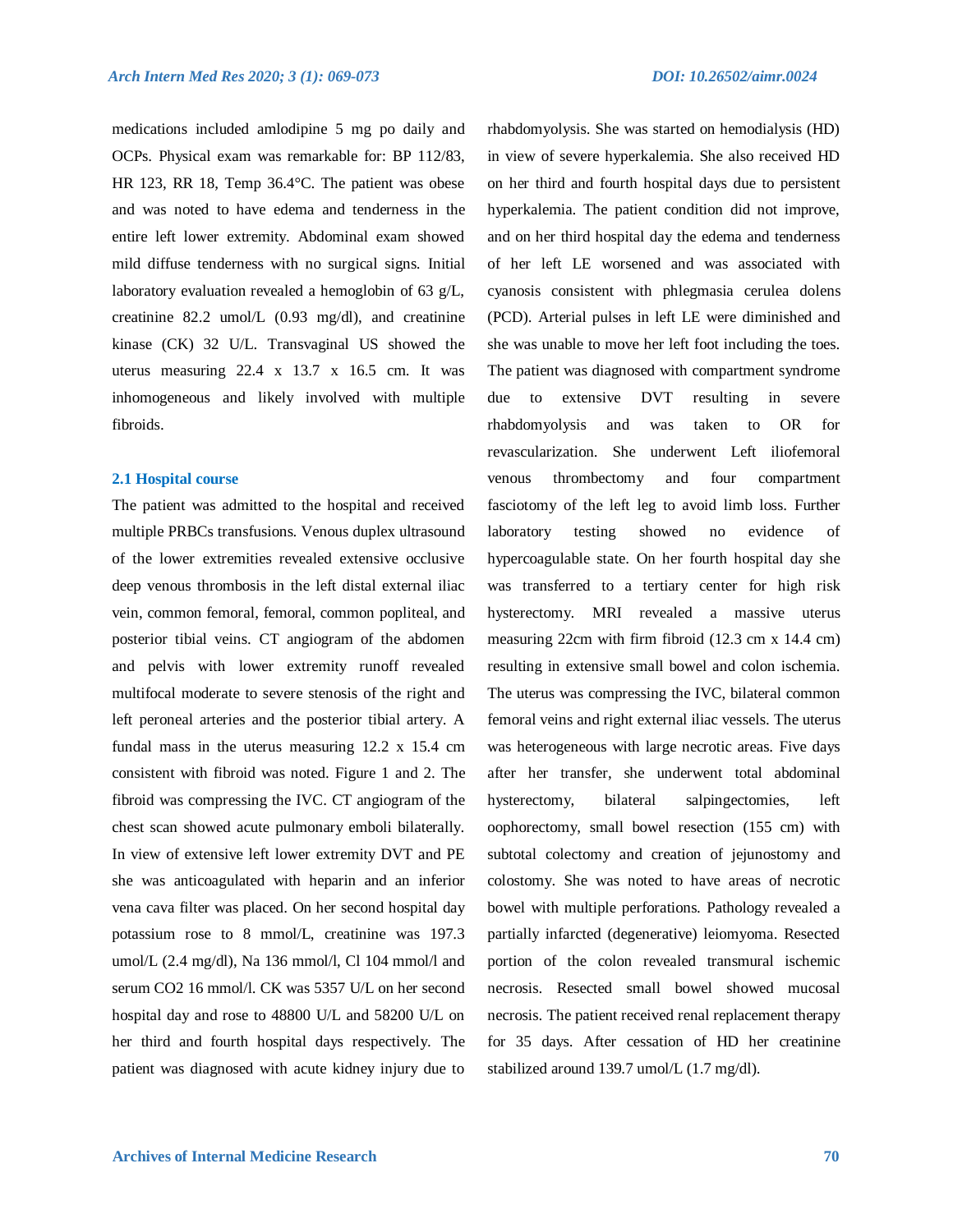

**Figure 1:** CT angiogram of the abdomen showing a fundal mass in the uterus measuring 12.2 cm x 15.4 cm consistent with fibroid.



**Figure 2:** CT angiogram of the abdomen showing a fundal mass in the uterus compressing the inferior vena cava (arrow).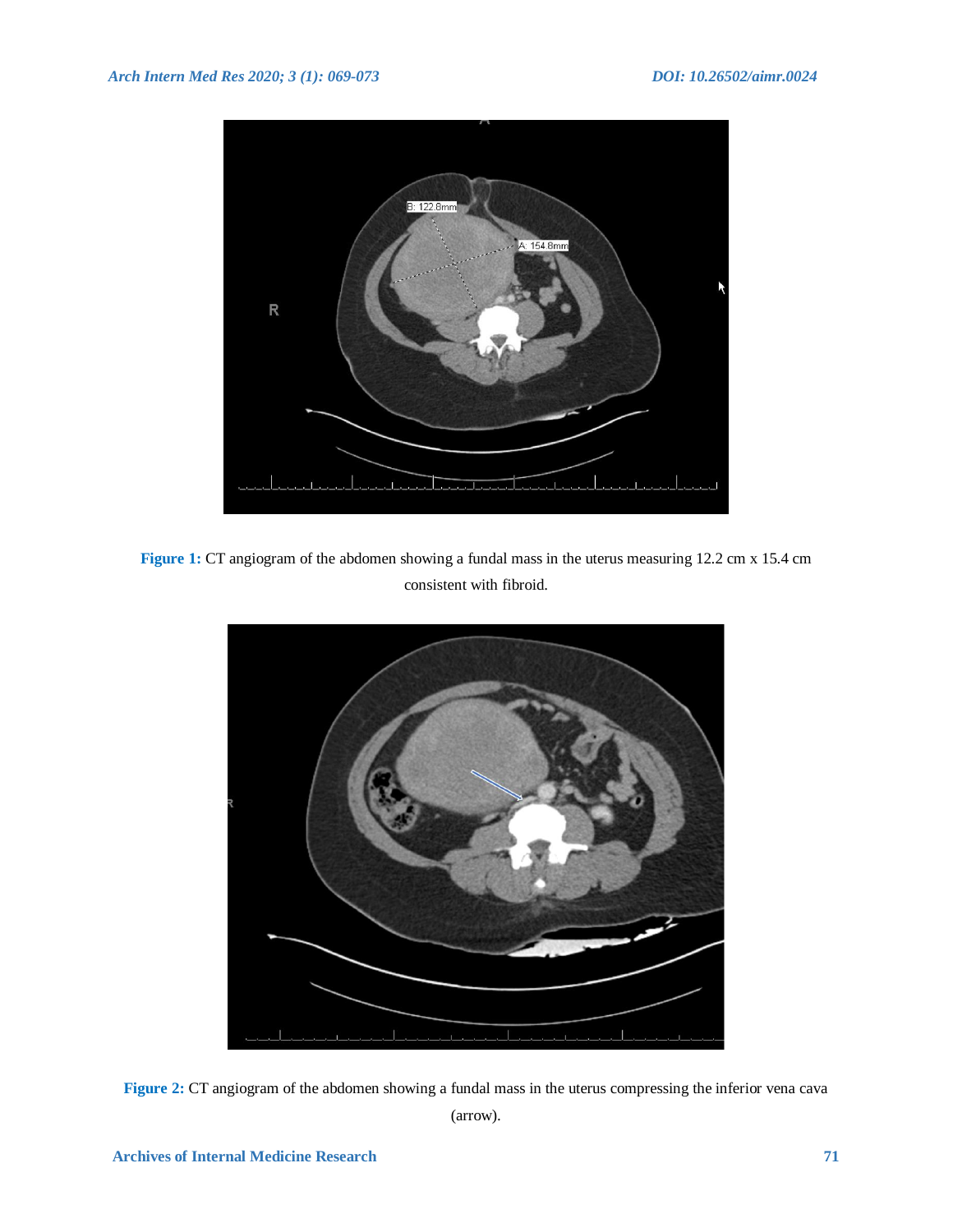#### **3. Discussion**

Uterine fibroids (leiomyoma) are benign smooth muscle tumors and rarely result in acute complications [1]. Fibroids are the most common pelvic tumors in women with a lifetime prevalence in excess of 80% in black women and close to 70% in white women [2]. Severe hyperkalemia in this patient unraveled the whole case. Evaluation of AKI and severe hyperkalemia led to measurement of CK and the diagnosis of rhabdomyolysis. A search for the etiology of the rhabdomyolysis led to careful examination of the left lower extremities and the diagnosis of compartment syndrome due to extensive DVT. Rhabdomyolysis is potentially life-threatening. Skeletal muscles breakdown and release their intracellular content including CK, myoglobin, potassium and phosphate [3]. Common causes include muscle trauma, medications, heat stroke, strenuous exercise, hypophosphatemia, infections and genetic disorders. The most sensitive diagnostic test is CK-MM subtype. CK starts to rise within a few hours of the injury and peaks after 24-72 hours. Early diagnosis of rhabdomyolysis is crucial because severe hyperkalemia may result in cardiac arrest. Rhabdomyolysis initial treatment involves aggressive hydration with IV fluids. Hemodialysis should be initiated without delay in case of life-threatening hyperkalemia [3, 4]. DVT due to venous compression, and limb-threatening compartment syndrome are rare complications of fibroids [5]. Edema is the result of mechanical venous outflow obstruction with subsequent decline in arterial perfusion and limb ischemia. Phlegmasia cerulea dolens (PCD) is a rare complication of acute DVT characterized by LE edema, cyanosis and pain. It may lead to arterial ischemia and high morbidity and mortality. PCD rarely results in compartment syndrome, especially in absence of trauma [6, 7]. Compartment syndrome is a complication of rhabdomyolysis and the reverse is true. Muscle ischemic and edema raises the closed muscle compartment pressure resulting in a vicious circle of worsening ischemia and increased pressure. Early diagnosis of compartment syndrome is crucial as well to avoid limb threatening ischemia [1, 8]. Brewer et al. [9] reviewed 30 reported cases of patients with thrombotic complications of uterine fibroids. DVT was reported in 58% of patients, while 10% had PE, and 26% had both. Interestingly 73% of the DVTs were on the left side as in the patient above. Subclinical May-Thurner syndrome (chronic compression of the left iliac vein by the right iliac artery) exacerbated by the fibroid was the possible cause of this localization. Bowel ischemia as seen in this case is an extremely rare acute complication of uterine fibroid. Superior mesenteric vein thrombosis is the likely etiology. This remains speculative because multiple imaging studies in this patient did not show evidence of arterial or venous mesenteric thrombosis. Sheikh reported a patient who presented with menorrhagia and found to have a fundal fibroid on ultrasound [10]. She later underwent a dilatation and curettage and a diagnostic laparoscopy. Nothing was done to the fibroid. She then presented with acute abdomen and at laparotomy she was found to have gangrene of the small intestine and mesenteric venous thrombosis.

#### **4. Conclusion**

The above was the first report of a large uterine fibroid resulting in several rare complications: extensive LE DVT with PCD and bilateral PE, compartment syndrome, bowel ischemia, and severe rhabdomyolysis requiring renal replacement therapy. Early recognition of such treatable complications is critical to avoid significant morbidity and mortality. Early diagnosis of